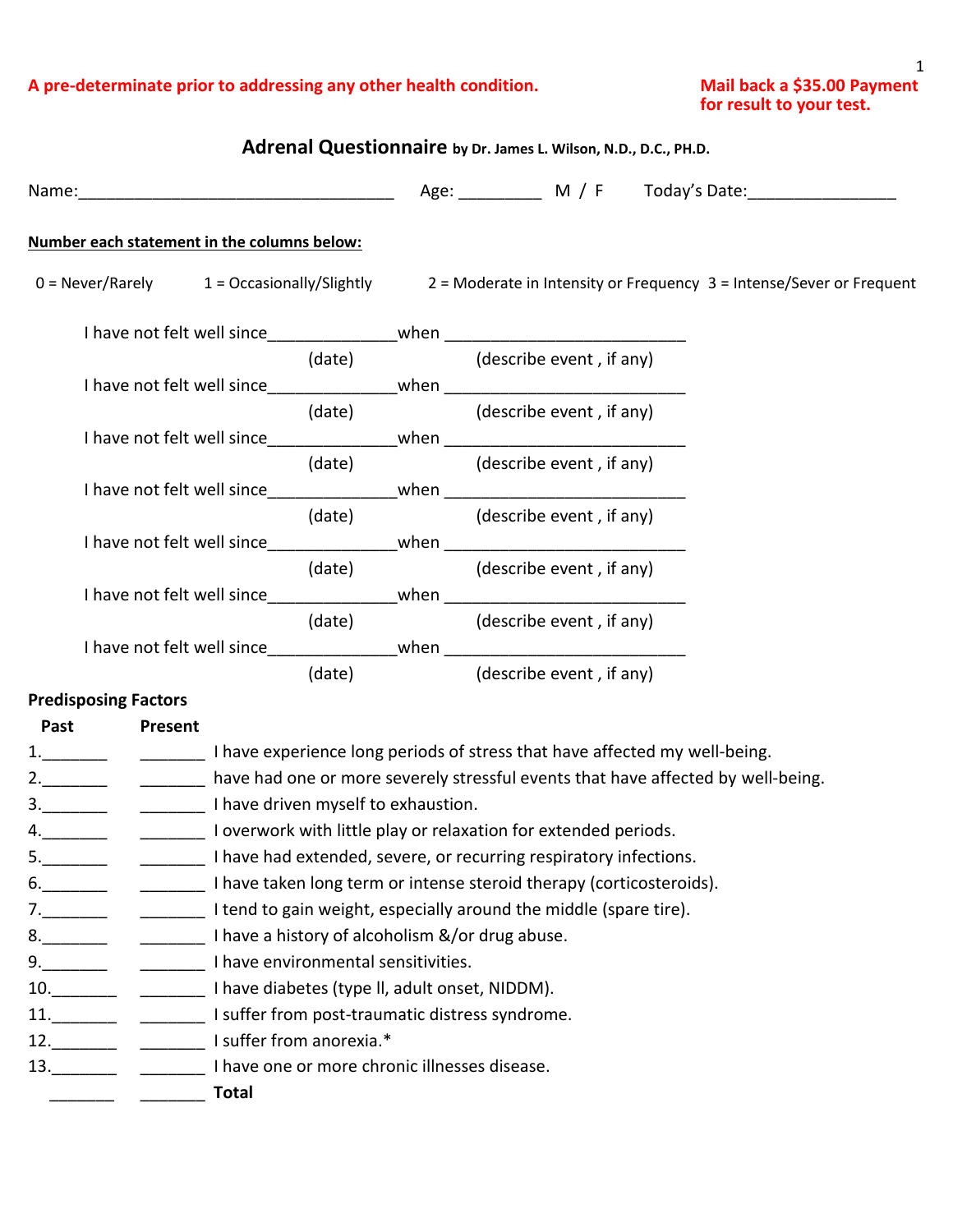#### **Number each statement in the columns below:**

- 
- 
- 0 = Never/Rarely 2 = Moderate in Intensity or Frequency
- 1 = Occasionally/Slightly 3 = Intense/Sever or Frequent

# **Key Signs & Symptoms Past Now** 1.\_\_\_\_\_\_\_\_\_ \_\_\_\_\_\_\_\_\_\_\_\_ My ability to handle stress and pressure has decreased. 2.\_\_\_\_\_\_\_ \_\_\_\_\_\_\_ I am less productive at work. 3.\_\_\_\_\_\_\_\_ \_\_\_\_\_\_\_\_\_\_\_\_ I seem to have decreased in cognitive ability. I don't think as clearly as I used to. 4.\_\_\_\_\_\_\_\_ \_\_\_\_\_\_\_\_\_\_\_\_ My thinking is confused when hurried or under pressure. 5.\_\_\_\_\_\_\_ \_\_\_\_\_\_\_ I tend to avoid emotional situations. 6.\_\_\_\_\_\_\_\_\_ \_\_\_\_\_\_\_\_\_\_\_\_\_ I tend to shake or am nervous when under pressure. 7.\_\_\_\_\_\_\_\_ \_\_\_\_\_\_\_\_\_\_\_\_\_ I suffer from nervous stomach indigestion when tense. 8.\_\_\_\_\_\_\_ \_\_\_\_\_\_\_ I have many unexplained fears / anxieties. 9. \_\_\_\_\_\_\_\_ \_\_\_\_\_\_\_\_\_\_\_\_ My sex drive is noticeably less than it used to be. 10. \_\_\_\_\_\_\_ \_\_\_\_\_\_\_\_\_\_\_\_ I get light headed or dizzy when rising rapidly from a sitting or lying position. 11.\_\_\_\_\_\_\_\_ \_\_\_\_\_\_\_\_\_\_\_\_ I have feelings of graying out or blacking out. 12.\_\_\_\_\_\_\_ \_\_\_\_\_\_\_\_\_\_\_ I am chronically fatigued; a tiredness that is not usually relieved by slepp.\* 13.\_\_\_\_\_\_\_ \_\_\_\_\_\_\_ I feel unwell much of the time. 14.\_\_\_\_\_\_\_ \_\_\_\_\_\_\_\_\_\_\_ I notice that my ankles are sometimes swollen – the swelling is worse in the evening. 15.\_\_\_\_\_\_\_ \_\_\_\_\_\_\_\_\_\_\_\_ I usually need to lie down or rest after sessions of psychological or emotional pressure/stress. 16.\_\_\_\_\_\_\_\_\_ \_\_\_\_\_\_\_\_\_\_ My muscles sometimes feel weaker than they should. 17.\_\_\_\_\_\_\_ \_\_\_\_\_\_\_\_\_ My hands and legs get restless – experience meaningless body movements. 18.\_\_\_\_\_\_\_ \_\_\_\_\_\_\_\_\_\_\_\_\_ I have become allergic or have increased frequency/severity of allergic reactions. 19. \_\_\_\_\_\_\_\_ \_\_\_\_\_\_\_\_\_\_ When I scratch my skin, a white line remains for a minute or more. 20.\_\_\_\_\_\_\_ \_\_\_\_\_\_\_\_ Small irregular dark brown spots have appeared on my forehead, face, neck, and shoulders. 21.\_\_\_\_\_\_\_\_\_ \_\_\_\_\_\_\_\_\_\_\_\_ I sometimes feel weak all over\* 22.\_\_\_\_\_\_\_\_\_\_\_\_\_\_\_\_\_\_\_\_\_\_\_\_\_\_ I have unexplained and frequent headaches. 23.\_\_\_\_\_\_\_ \_\_\_\_\_\_\_ I am frequently cold. 24.\_\_\_\_\_\_\_\_ \_\_\_\_\_\_\_\_\_\_\_ I have decreased tolerance for cold.\* 25.\_\_\_\_\_\_\_\_ \_\_\_\_\_\_\_\_\_\_\_\_ I have low blood pressure.\* 26.\_\_\_\_\_\_\_ \_\_\_\_\_\_\_\_\_\_\_\_ I often become hungry, confused, shaky or somewhat paralyzed under stress. 27.\_\_\_\_\_\_\_\_ \_\_\_\_\_\_\_\_\_\_\_\_ I have lost weight without reason while feeling very tired and listless. 28.\_\_\_\_\_\_\_\_\_ \_\_\_\_\_\_\_\_\_\_\_\_ I have feelings of hopelessness or despair. 29.\_\_\_\_\_\_\_\_ \_\_\_\_\_\_\_\_\_\_\_\_ I have decreased tolerance. People irritate me more. 30.\_\_\_\_\_\_\_ \_\_\_\_\_\_\_\_\_\_\_ The lymph nodes in my neck are frequently swollen (I get swollen glands on my neck.) 31.\_\_\_\_\_\_\_\_ \_\_\_\_\_\_\_\_\_\_\_\_ I Have times of nausea and vomiting for no apparent reason.\* .\_\_\_\_\_\_\_ \_\_\_\_\_\_\_ **Total**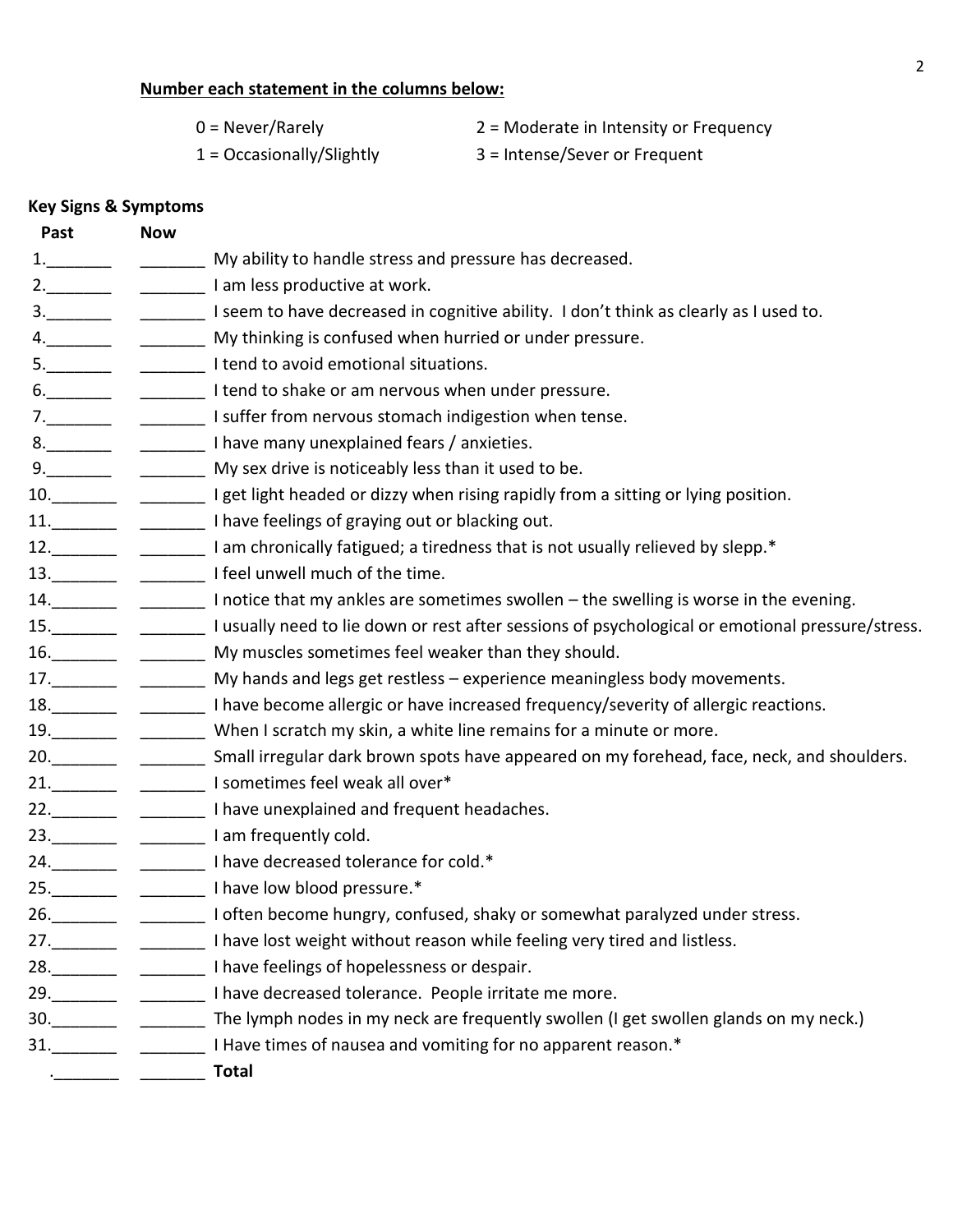| Name:                  |            | Age: M / F Today's Date:                                                                                               |  |  |  |
|------------------------|------------|------------------------------------------------------------------------------------------------------------------------|--|--|--|
|                        |            | Number each statement in the columns below:                                                                            |  |  |  |
| $0 = Never/Rarely$     |            | $1 =$ Occasionally/Slightly $2 =$ Moderate in Intensity or Frequency<br>3 = Intense/Sever or Frequent                  |  |  |  |
| <b>Energy Patterns</b> |            |                                                                                                                        |  |  |  |
| Past                   | <b>Now</b> |                                                                                                                        |  |  |  |
| 1.                     |            | I often have to force myself in order to keep going. Everything seems like a chore.                                    |  |  |  |
| .2. ________           |            | I am easily fatigued.                                                                                                  |  |  |  |
|                        |            | I have difficulty getting up in the morning (don't really wake up until about 10:00 AM).                               |  |  |  |
|                        |            | I suddenly run out of energy.                                                                                          |  |  |  |
|                        |            | I usually feel much better and fully awake after the noon meal.                                                        |  |  |  |
|                        |            | I often have an afternoon low between 3:00-5:00 PM.                                                                    |  |  |  |
|                        |            | ________ I get low energy, moody or foggy if I do not eat regularly.                                                   |  |  |  |
| 8.                     |            | I usually feel best after 6:00 PM.                                                                                     |  |  |  |
| 9.                     |            | I am often tired at 9:00-10:00 PM, but resist going to bed.                                                            |  |  |  |
| 10.                    |            | __________ I like to sleep late in the morning.                                                                        |  |  |  |
|                        |            | ________ My best, most refreshing sleep often comes between 7:00-9:00 AM.                                              |  |  |  |
|                        |            | 12. I often do my best work late at night (early in the morning.).                                                     |  |  |  |
| 13.                    |            | If I don't go to bed by 11:00 PM, I get a second burst of energy around 11:00 PM, often lasting until<br>1:00-2:00 AM. |  |  |  |
|                        |            | <b>Total</b>                                                                                                           |  |  |  |

## **Frequently Observed Events**

| Past | <b>Now</b> |                                                                                     |
|------|------------|-------------------------------------------------------------------------------------|
|      |            | I get coughs/colds that stay around for several weeks.                              |
|      |            | I have frequent or recurring bronchitis, pneumonia or other respiratory infections. |
|      |            | I get asthma, colds and other respiratory involvements two or more times per year.  |
|      |            | I frequently get rashes, dermatitis, or other skin conditions.                      |
|      |            | I have rheumatoid arthritis.                                                        |
|      |            | I have allergies to several things in the environment.                              |
|      |            | I have multiple chemical sensitivities.                                             |
|      |            | I have chronic fatigue syndrome.                                                    |
| 9.   |            | I get pain in the muscles of my upper back and lower neck for no apparent reason.   |
| 10.  |            | I get pain in the muscles on the sides of my neck.                                  |
| 11.  |            | I have insomnia or difficult sleeping.                                              |
|      |            | I have fibromyalgia.                                                                |
|      |            | I suffer from asthma.                                                               |
|      |            | I suffer from hay fever.                                                            |
| 15.  |            | I suffer from nervous breakdowns.                                                   |
| 16.  |            | My allergies are becoming worse (more severe, frequent, or diverse).                |
| 17.  |            | The fat pads on palms of my hands and/or tips of my fingers are often red.          |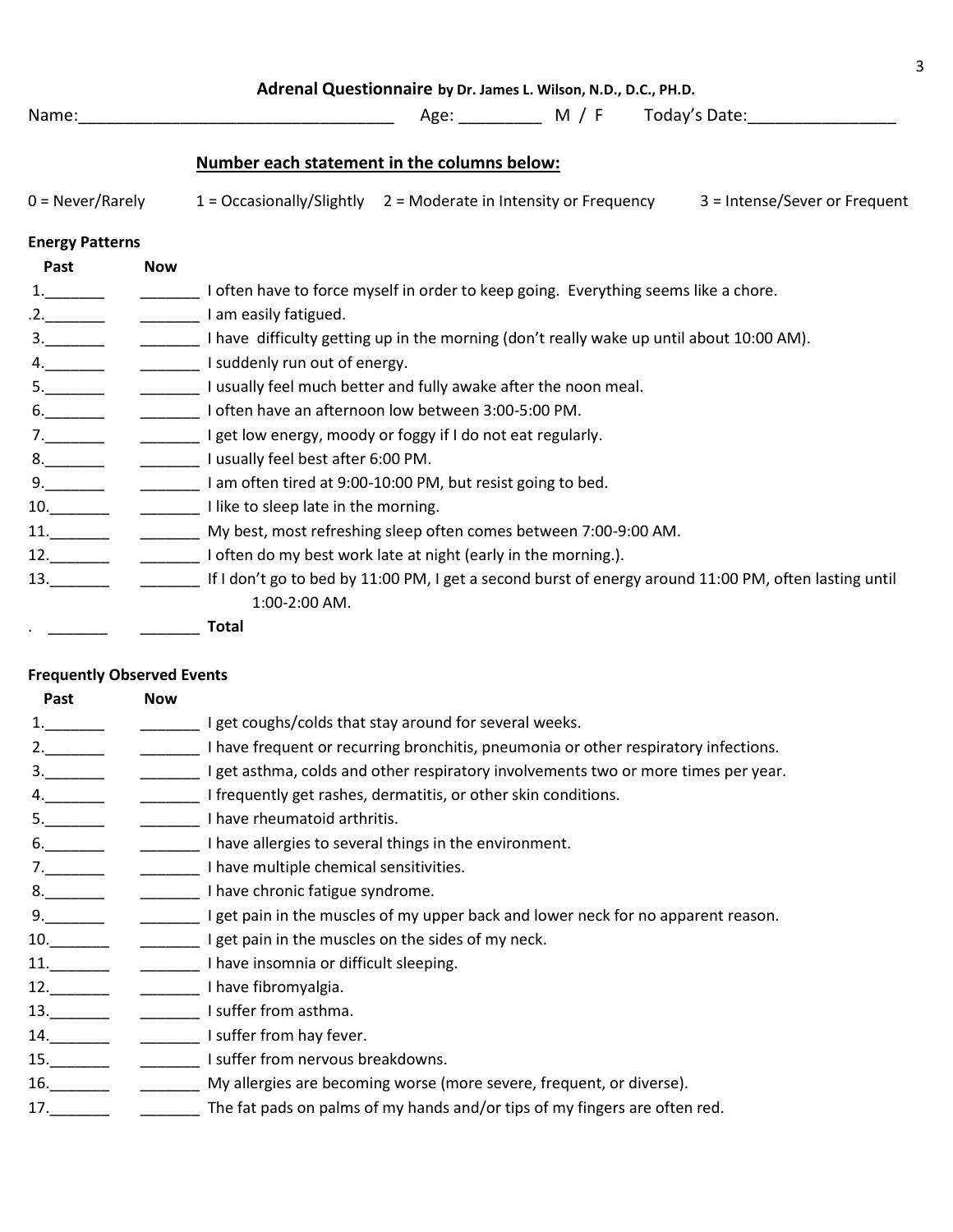## **Number each statement in the columns below:**

| $0 = Never/Rarely$                                                                      |            | $1 = Occasionally/Slightly$                                                                          | 2 = Moderate in Intensity or Frequency                                                                                                               | 3 = Intense/Sever or Frequent |  |  |
|-----------------------------------------------------------------------------------------|------------|------------------------------------------------------------------------------------------------------|------------------------------------------------------------------------------------------------------------------------------------------------------|-------------------------------|--|--|
|                                                                                         |            | <b>Frequently Observed Events </b> continued                                                         |                                                                                                                                                      |                               |  |  |
| Past                                                                                    | <b>Now</b> |                                                                                                      |                                                                                                                                                      |                               |  |  |
| 18.                                                                                     |            | I bruise more easily than I used to.                                                                 |                                                                                                                                                      |                               |  |  |
| I have a tenderness in my back near my spine at the bottom of my rib cage when pressed. |            |                                                                                                      |                                                                                                                                                      |                               |  |  |
| 20.                                                                                     |            | I have swelling under my eyes upon rising that goes away after I have been up for a couple of hours. |                                                                                                                                                      |                               |  |  |
|                                                                                         |            | The next 2 question are for women only                                                               |                                                                                                                                                      |                               |  |  |
| Past                                                                                    | <b>Now</b> |                                                                                                      |                                                                                                                                                      |                               |  |  |
| 21.                                                                                     |            |                                                                                                      | I have increasing symptoms of premenstrual syndrome (PMS) such as cramping, bloating,                                                                |                               |  |  |
|                                                                                         |            |                                                                                                      | moodiness, irritability, emotional instability, headaches, tiredness, and/or intolerance                                                             |                               |  |  |
|                                                                                         |            |                                                                                                      | before my period (only some of these need be present.)                                                                                               |                               |  |  |
| 22.                                                                                     |            |                                                                                                      | My periods are generally heavy but they often stop, or almost stop, on the fourth day, only to<br>startup profusely on the $5^{th}$ or $6^{th}$ day. |                               |  |  |

.\_\_\_\_\_\_\_ \_\_\_\_\_\_\_ **Total**

### **Food Patterns**

| Past | <b>Now</b>                                                                                                                |
|------|---------------------------------------------------------------------------------------------------------------------------|
|      | I need coffee or some other stimulant to get going in the morning.                                                        |
| .2.  | I often crave food high in fat and feel better with high fat foods.                                                       |
| .3.  | use high fat foods to drive myself.                                                                                       |
| .4.  | I often use high fat foods and caffeine containing drinks (coffee, colas, chocolate) to drive myself.                     |
| .5   | I often crave salt and/or foods high in salt. I like salty foods.                                                         |
| .6.  | I feel worse if I eat high potassium foods like bananas, figs, raw potatoes), especially if I eat them in the<br>morning. |
| .7.  | crave high protein foods (meats, cheeses).                                                                                |
| .8.  | I crave sweet foods (pies, cakes, pastries, doughnuts, dried fruits, candies or desserts).                                |
| .9.  | I feel worse if I miss or skip a meal.                                                                                    |
|      | <b>Total</b>                                                                                                              |

#### **Aggravation Factors**

| Past       | <b>Now</b> |                                                      |
|------------|------------|------------------------------------------------------|
|            |            | I have constant stress in my life or work.           |
| $\cdot$ 2. |            | My dietary habits tend to be sporadic and unplanned. |
|            |            | My relationships at work and/or home are unhappy.    |
|            |            | I do not exercise regularly.                         |
| .5.        |            | I eat lots of fruit.                                 |
| .6.        |            | My life contains insufficient enjoyable activities.  |
| .7.        |            | I have little control over how I spend my time.      |
| .8.        |            | I restrict my salt intake.                           |
| .9.        |            | I have gum and/or tooth infections or abscesses.     |
| 10.        |            | I have meals at regular times.                       |
|            |            | Total                                                |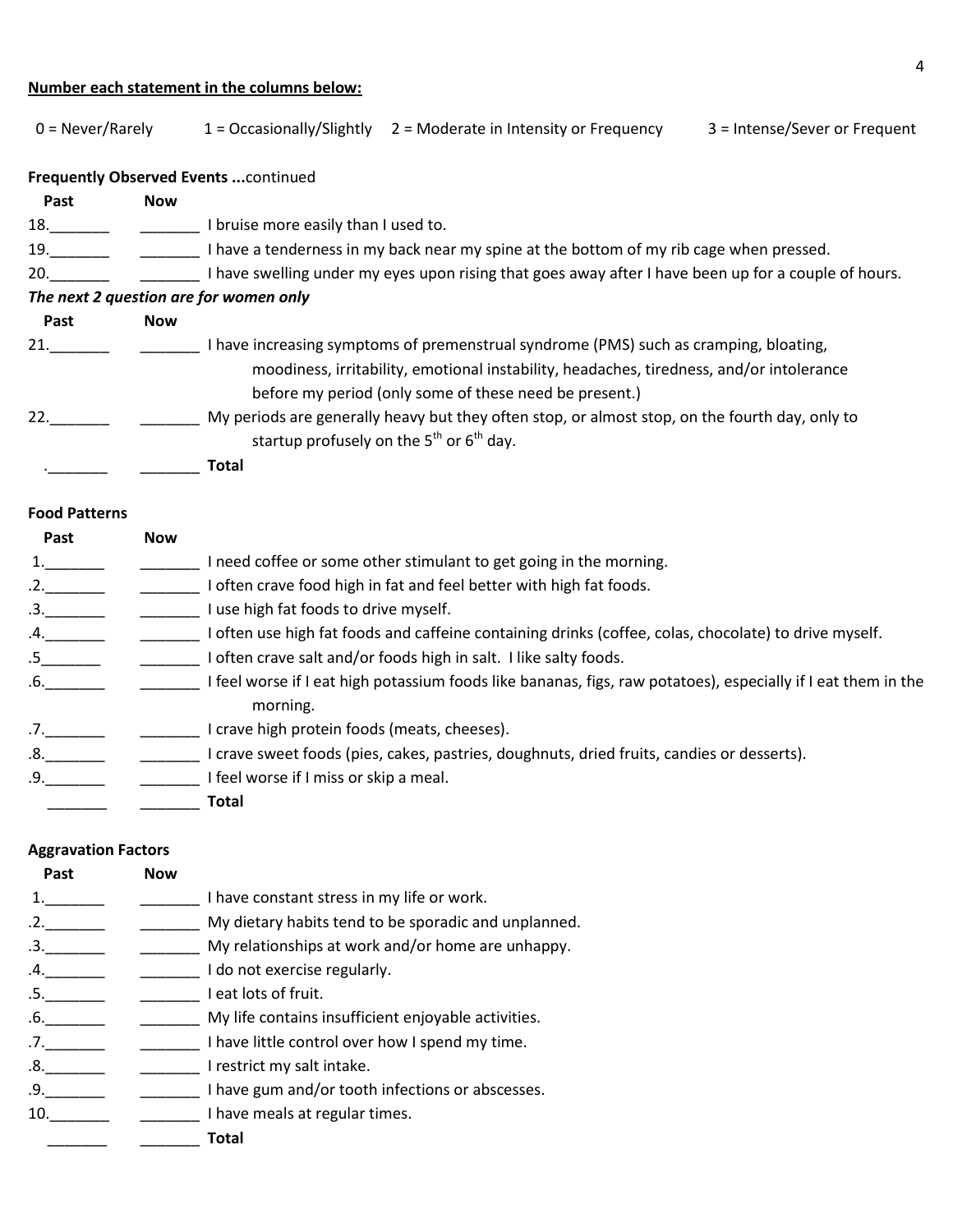| Name:                    |            | Today's Date:                                                                                                  |
|--------------------------|------------|----------------------------------------------------------------------------------------------------------------|
| <b>Relieving Factors</b> |            |                                                                                                                |
| Past                     | <b>Now</b> |                                                                                                                |
|                          |            | I feel better almost right away once a stressful situation is resolved.                                        |
|                          |            | Regular meals decrease the severity of my symptoms.                                                            |
| 3.                       |            | I often feel better after spending a night out with friends.                                                   |
|                          |            | I often feel better if I lie down.                                                                             |
|                          |            | Other relieving factors of the state of the state of the state of the state of the state of the state of the s |
|                          |            |                                                                                                                |
|                          |            |                                                                                                                |
|                          |            | <b>Total</b>                                                                                                   |

**Adrenal Questionnaire by Dr. James L. Wilson, N.D., D.C., PH.D.**

## **Additional Symptoms (ones that are present now)**

The areas on my body listed below have become *bluish-black* in color.

| Inside of lips, mouth                                                                                      |
|------------------------------------------------------------------------------------------------------------|
| Vagina                                                                                                     |
| Genitals                                                                                                   |
| Around nipples                                                                                             |
| I have frequent unexplained diarrhea.                                                                      |
| I have increased darkening around the bony areas, at folds in my skin, scars and the creases in my joints. |
| I have light colored patches on my skin where the skin has lost its usual color.                           |
| easily become dehydrated.                                                                                  |
| have fainting spells.                                                                                      |
|                                                                                                            |

| Ask to See the second section: |  |
|--------------------------------|--|
| Ask to See the third section:  |  |

**Ask to See the second section: Scoring and Interpretation of Questions** Health History Timeline Ask to See the fourth & final section: Helping Yourself Back to health.

Available @: "Joni Lund – Trading Post", "Northern Plains Health Institute" 1295 1<sup>st</sup> ST S, Carrington, ND 58421-1905